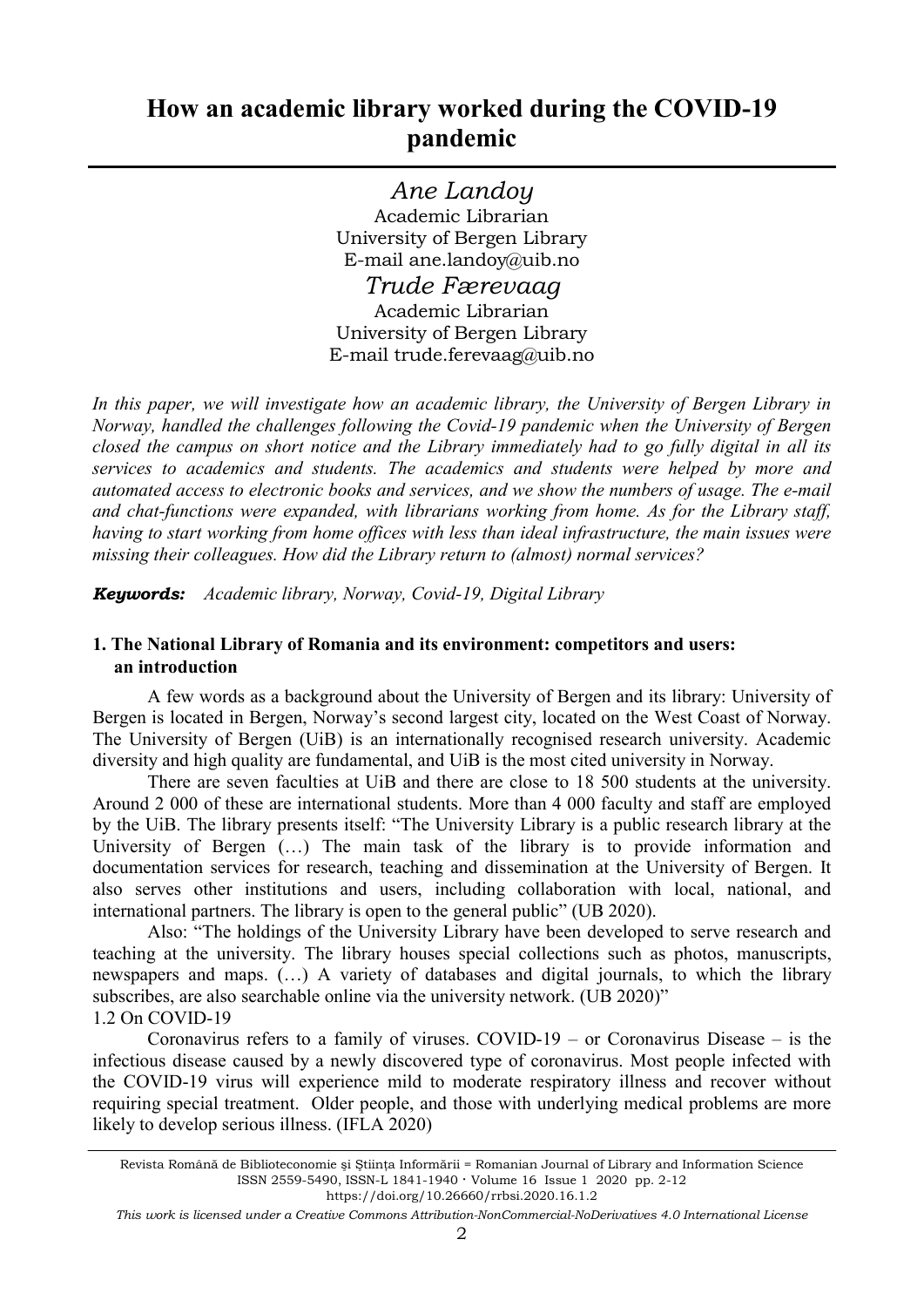According to WHO, the COVID-19 virus spreads primarily through droplets of saliva or discharge from the nose when an infected person coughs or sneezes (IFLA 2020).

## 1.3 On COVID-19 and libraries

IFLA, the International Federation of Library Association, the global organisation for libraries, collects and publishes information and advice on how libraries can cope with the corona situation, and how to continue working when libraries are closed down, as they have been in many countries. A key question has been around the risk of infection through contact with materials carrying coronavirus, or from computer equipment. In many situations, access to computers is seen as essential, and exceptions have been made to library closures in order to allow this, while implementing tough rules designed to limit the risk.

Given that close physical contact appears to be the primary means of catching the virus, a core response has been 'social distancing' – keeping a safe distance between individuals in order to reduce the risks of the virus passing from one person to another. Coughing, sneezing, and even talking tends to mean that potentially contagious droplets are emitted into the air. Libraries of all sorts from around the world have been working hard to provide access to collections and services remotely, often investing time and effort in updating websites and computer systems in order to deal with demand. While many libraries already had a strong digital presence, many others have now moved to create one in order to continue serving members (IFLA, 2020).

Many libraries are seeing a major increase in interest in digital resources and have promoted their digital services, and there have also been major efforts to boost access to eBooks. In addition, a lot of publishers and vendors have taken helpful initiatives, by providing open access, especially to materials related to COVID-19. Others have facilitated access by making it easier to log-in and access materials from outside of official networks (IFLA 2020).

Moves towards the reopening of libraries were increasingly on the agenda as countries look to lift broader restrictions. One step being taken to reduce risks is to limit the number of people in the library at any one time. This makes it easier to maintain social distance. Some efforts globally include giving users specific times when they can come to the library to collect books, limiting concentration of users, f. ex. by keeping a number of areas (children's reading areas, meeting rooms, self-study areas) inaccessible. Measures also include removing some furniture including access to computer and limiting the time spent in the library. In some countries, services are provided outside the buildings and opening time is limited to particular groups (IFLA 2020).

The libraries have also worked hard to promote hygienic measures. Underlying is the need to keep staff, but also patrons, safe.

This has also been the concern of the Norwegian Library Association, who put together a set of guidelines for libraries, focusing on three main points (NBF 2020):

- A) Sick persons should not be present.
- B) Good hygiene and cleaning
- C) Reduced contact between persons

The guidelines cover issues such as "regulations for staff", "opening hours", "staffing", "services for and contact with users", "numbers of visitors", "regulations for users", "limited use of the library" and "use of equipment in the library room". These guidelines were developed as a result of insecurity, especially among leaders of the public libraries (of which there are many small libraries with only one – two staff in Norway), and the lack of adequate help from the National Library of Norway, who mainly said: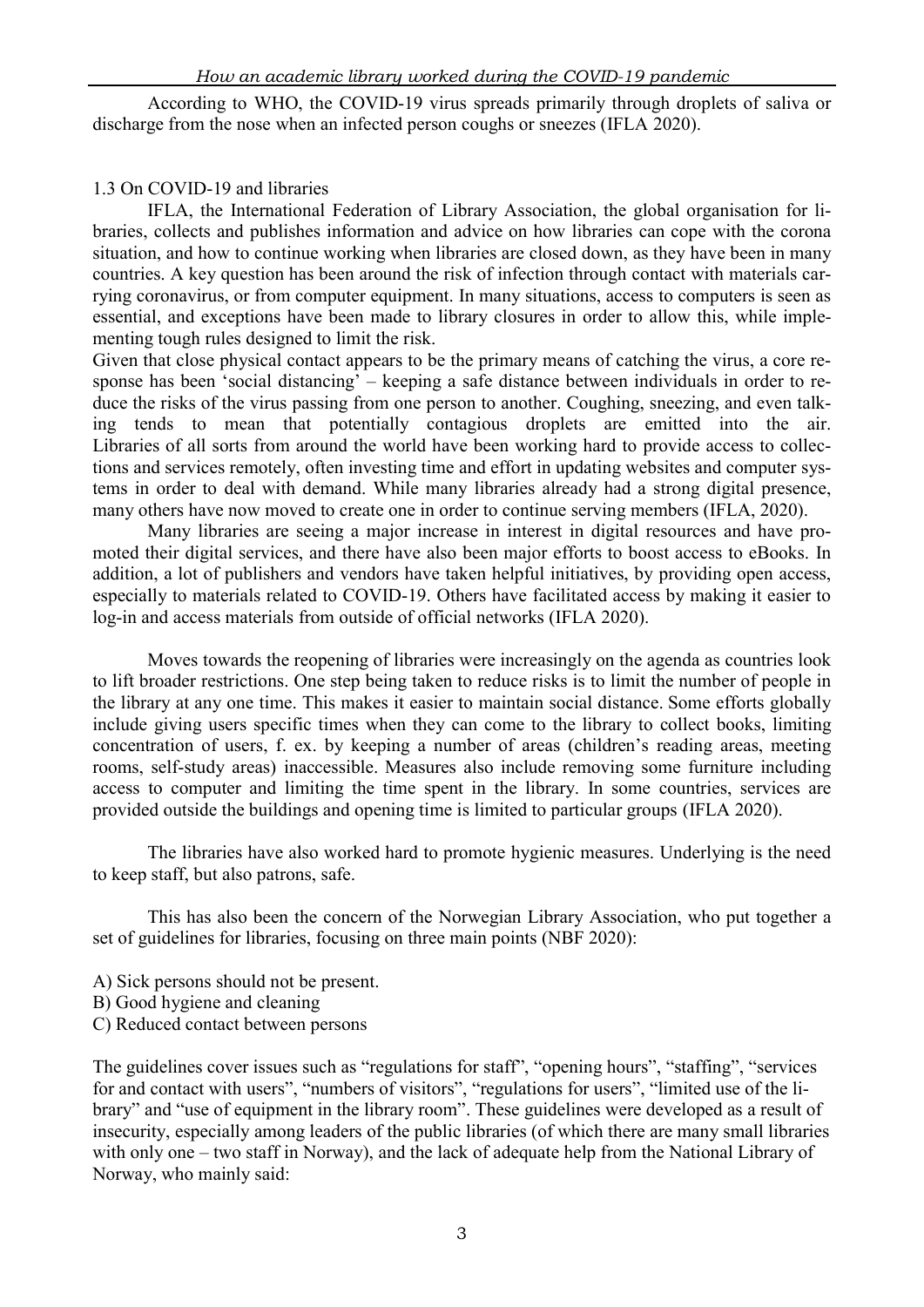"Decisions related to health issues in connection with local library operations must be made in each municipality in consultation with health authorities. These decisions must be based on guidelines provided by the Institute of Public Health and information from the government. This includes questions about contact with the public and about infection". (NB 2020) 1.4 On Norwegian students and academics under COVID-19

The physical closure of Norwegian universities from March 12 had immediate and direct consequences for nearly 280,000 students and more than 38,000 employees. However, the authorities and the sector itself have agreed that the activities should be maintained to the greatest possible extent, even if the physical presence is excluded or severely limited. This has created an urgent and massive need for alternative solutions, both for teaching, guidance, research, dissemination and administration. The main question is how well the sector has handled this major change.

Almost two months after the institutions were closed, there is evidence of adaptability. We do not need to go further back than to August 2018, where both Universities Norway and several university rectors acknowledged that the higher education sector is a "super-thankship" that is stuck in old forms of learning. A survey from 2018 (Støren and Nesje, 2018) showed that traditional lectures were still the most widely used teaching form at Norwegian educational institutions, and that little has happened since the early 2000s. The contrast is high with the research and higher education minister's message to the sector on March 19, 2020, where he says he is "insanely impressed with everything you (the UoH sector) are doing in the face of the crisis the country is in". The digital teaching tool Zoom has been taken in large-scale use, a number of doctoral dissertations have been presented digitally and researchers are communicating with Norwegian and foreign colleagues digitally.

For an academic library, students and academics are the main user groups, and several surveys have been done on how scholars and students are experiencing the situation with closed campus, as was the situation in Norway from 12. March 2020, and digital teaching.

One of the subjects with a large number of students, who is also a Centre of Excellence in teaching is BioCEED. They performed a survey and found indications that the transition to only digital teaching in some way has gone quite well – for quite a lot of students, teachers and courses. However, there are also considerable challenges with the current situation. Many students receive less organized teaching both in terms of quantity and quality. Communication is essential to ease worry and to maintain progression and motivation. Organized teaching is important to ensure a structure and encourage contact. However, the students indicate that they want digital teaching to continue after opening of campus – as a supplement to campus teaching. (BioCeed 2020)

The same results were found in a survey done by the Centre of Excellence in Law, CELL, at the University of Oslo, and a survey done at the Faculty of humanities (Department of History): for example 78 per cent of the Bergen history students responded that they think the study situation has deteriorated after the shutdown. 70 % of students responded that their efforts have been poorer, and 32 percent say that the shutdown has led to far worse study effort (CELL 2020; UiB 2020).

An interesting feature of the students' responses is that the library and lack of library facilities are not mentioned at all, and there are no library relevant questions in the surveys.

#### 1.5 Research questions and methodological issues

We will investigate how the University of Bergen Library in Norway, handled the challenges following the Covid-19 pandemic when the university closed the campus on short notice and the Library immediately had to go fully digital in all its services. What were the consequences for services to academics and students? What were the consequences for the Library staff? What existing systems and structures were used, and what new ones were implemented? And how did the Library return to (almost) normal services? These are the questions we will look closer at.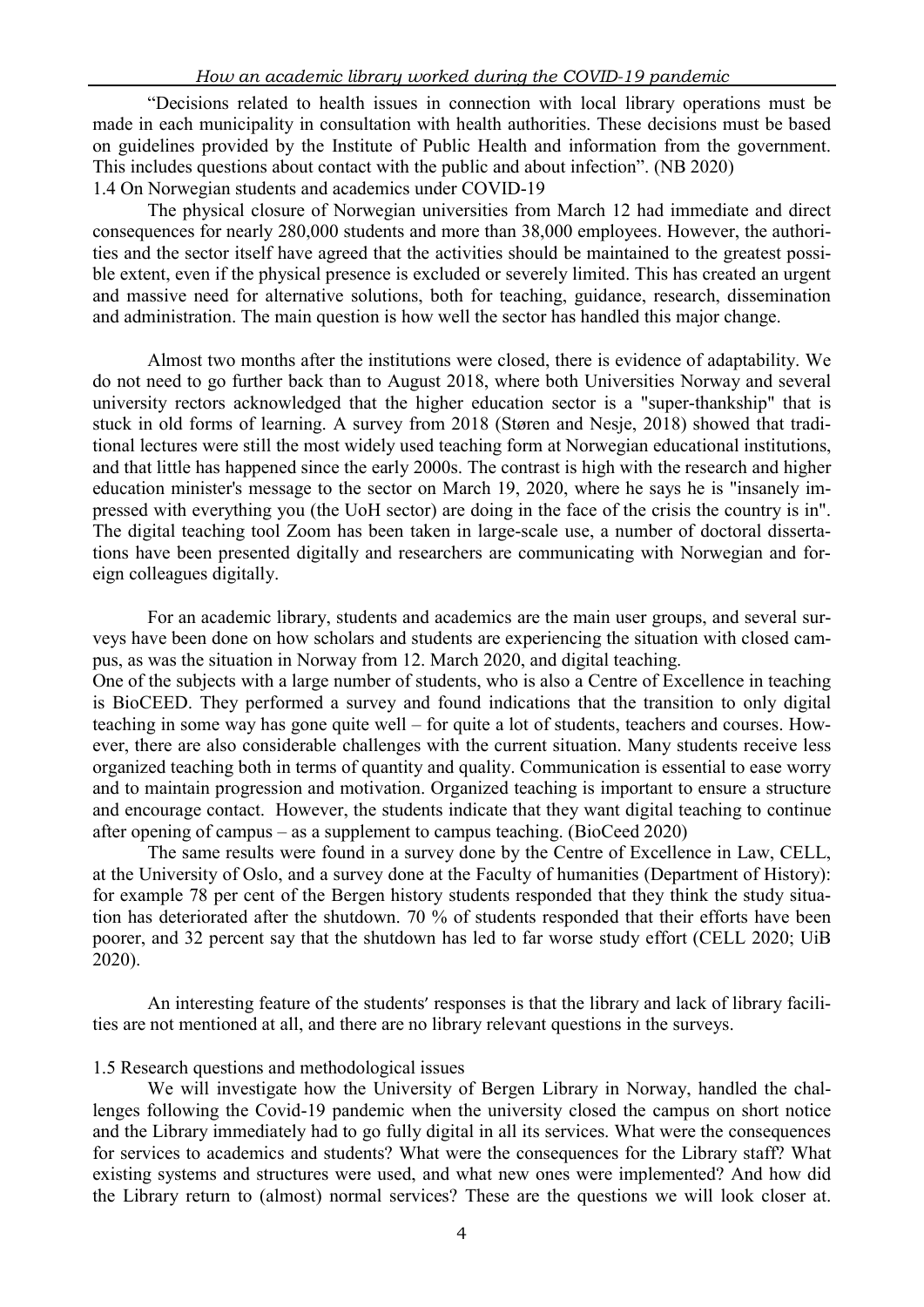The main data will come from experiences during the pandemic, and from newspapers and websites, both before and after March  $13<sup>th</sup>$ . We will also refer to findings from surveys done, in order to investigate how a large number of staff and students respond to questions about their wellbeing. We expect this mixed methods approach to yield a richer and more diverse picture of this extreme situation.

2. What existed already in digital format?

Returning to the University of Bergen Library, when COVID-19 closed the libraries and all buildings on campus, what was already in place in the digital library?

Like all Norwegian academic libraries, University of Bergen Library has for many years invested heavily in electronic books and journals, and has in 2019: 465.000 electronic books (1 million printed), and 31.000 unique titles of electronic journals (800 printed). The number of electronic books and journals is growing, following a decision by the Board of the University in the 1990s. In our experience, the acceptance of journals in electronic format has been almost universal, especially among the academic staff.

The university has also supported the development and implementation of "Litteraturkiosken", an electronic system for accessing book chapters and journal articles from paper format for required reading literature, and this is also well accepted and used by the students. The Litteraturkiosken is connected to the digital reading list system, making it easy for students to move from the reading list to the literature in digital format.

When it comes to electronic books, however, the acceptance and usage is lower, especially among students, in line with findings from multi-national surveys. (Gastinger, Landøy, Repanovici, 2015; Landøy, Færevaag, 2019; Mizrachi et al, 2018)

The Library had already implemented user oriented web pages, containing different kinds of instructions in written and video format. The web-pages were both general and subject specific, and covered situations from "how to use the library catalogue" to "how to write your PhD".

A chat-function, implemented from 2012 was under evaluation in the fall term in 2019, and a decision was made to test out using a newly opened help function for the entire university instead of continuing with the library chat. When COVID-19 struck, the library chat was immediately reopened, and opening hours were extended. The chat uses the software Zopim / Zendesk chat (https://www.zopim.com/).

The software is easy to use for any library staff. There is a rota of librarians responding to inquiries, and the first in the morning also checks if there is anything in the history (i.e. questions that came in when the chat is not manned). The service is normally manned Monday to Friday 10 am to 15 (3 pm) and patrons can also leave messages after scheduled hours.

The University of Bergen Library is organisationally and geographically divided in six libraries and a department of special collections. All the units have their own dedicated e-mail address, and there was already a system in place for replying to the e-mails. There is also a dedicated joint e-mail address for reporting problems connected to the library catalogue and off-campus access to electronic literature. Due to the geographically spread libraries the library had already slowly started a transition toward more digital meetings.

A popular service for PhDs and researchers is called "Shut up and write!" The concept entails researchers bringing their laptops to a meeting room in the library building at a set time. After an introductory round around the table, where people explain what they are doing that day, they write (or read, or revise) in quiet for 45 minutes. There is a 15 minute break where talking and discussion is allowed, before another 45 minutes period. This may go on for one more round. There are academic librarians present to facilitate, and to respond to questions during the breaks.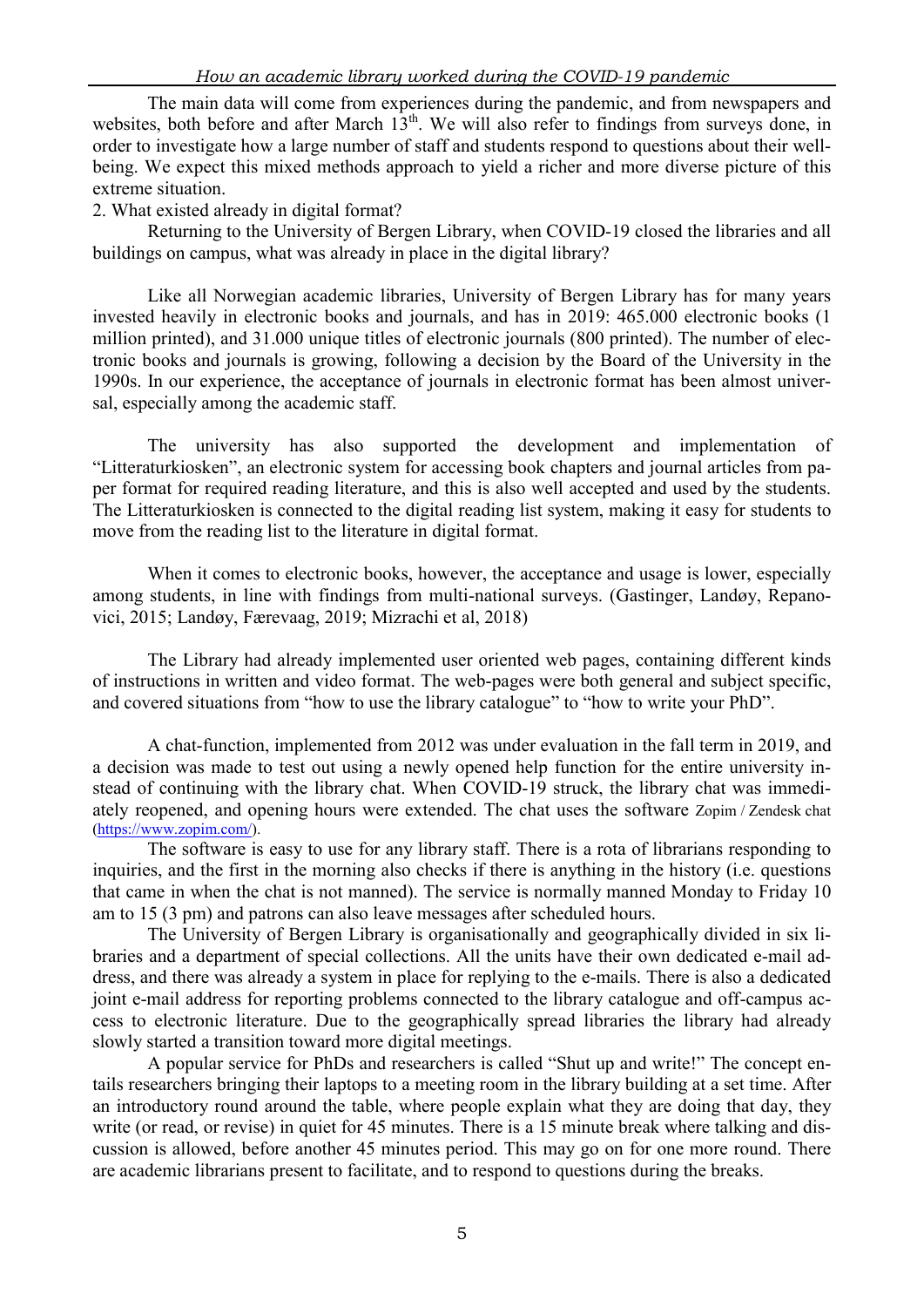The Library has also started experimenting with digital teaching and library trainings, but this will not be discussed in this paper, as the library training sessions are not scheduled for the period between late March and Mid-June (the late part of the spring term).

## 3. What happened?

3.1 The first full closure, March  $12^{th}$  – April  $20^{th}$ : The library buildings were also closed for library staff (working from home offices).

# Books and journals:

The Library was already almost fully digital regarding journals, and started subscribing to a "get-it-now"-service for journal articles that needed interlibrary loan services. The articles were delivered in pdf to the patrons' e-mails within a couple of hours after a request through normal channels (library system or library e-mail). This service was not marketed particularly, and in the first ten weeks 86 articles were acquired through this service.

When the library buildings closed and the printed books became unavailable for the patrons, the Library offered access to more electronic books. Some of the books that the Library had already purchased or subscribed to were opened for more concurrent users. This was an initiative from the publishers or vendors. Also, the Library set up an online user-initiated book purchasing service where users could choose among an additional 450.000 electronic books. This service was marketed through the Library social media, and the books were searchable through the library catalogue. The service was set up with IP-identification, and the Library already had VPN and proxy server, so it was quite easily available for academics and students from their home offices and remote study work places.



Figure 1: Weekly cost of user initiated purchases in US\$ from March 16 to June  $1<sup>st</sup>$  2020. (Svanberg – personal communication)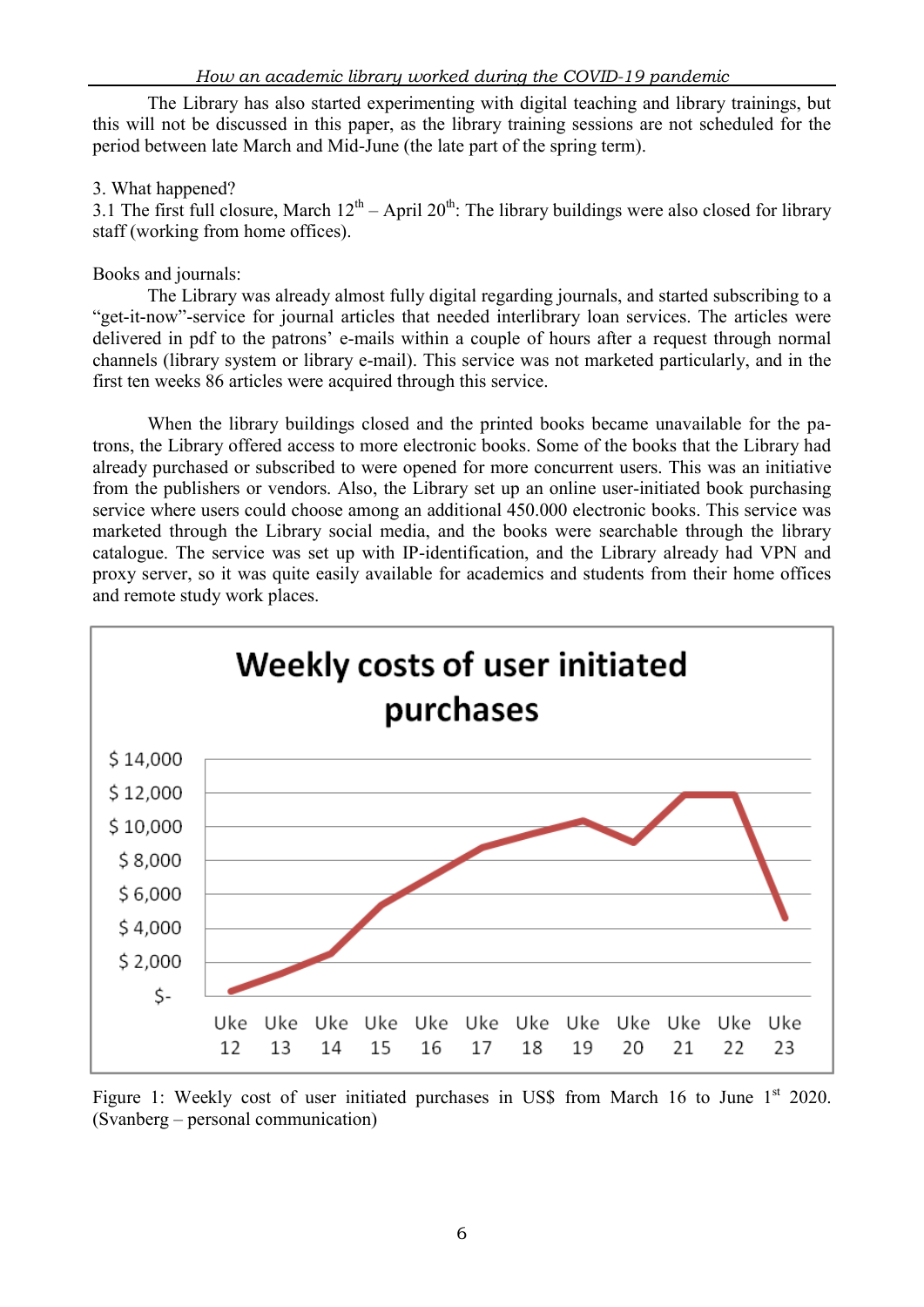Web pages:

Both the University and the Library set up special web pages for COVID-19 related information. The Library focused on what services would be available during the time when the library buildings were closed, and how to get access to literature and information.



From March 12th to June 5th, 2020 there was a 137 % increase in usage compared to the same period in 2019: from 60.590 page views in 2019 to 143.409 in 2020. Chat:

As mentioned earlier, the Library chat services were under evaluation and had been temporarily suspended while one was testing out the new "UiB-help"-services. However, the software and the trained staff were still in place, and an initiative came from the library staff to re-open the chat and market the services more widely than before. There were 625 chat requests between March  $12<sup>th</sup>$  and June 5th, as compared to 247 in the same period in 2019, an increase of 153%. An overview of the type of questions shows that most questions were concerning loans, returns, reservations and help in accessing journal articles. Also the open repository and other issues regarding open publishing, and support for using EndNote and other referencing tools/referencing question. The main user group, according to the type of questions, seem to be students.

UiB help is a relatively new service that aims to be a one-stop-shop for all kinds of questions, and the Library has responsibility for certain areas. There were approximately 50 requests through this service, mainly from university staff, and most of them concerning the digital study literature system Leganto which had deadline for information about courses in fall term 2020 from academic staff around May  $1<sup>st</sup>$  this year.

#### Feedback

E-mails to the libraries increased, and this was also due to the fact that the Library websites were amended, the phone numbers were removed and the e-mail addresses were put more prominently in place. One of special the email-addresses is accessed directly from the user interface of the library catalogue. This address saw an increase in issues between March 12th and June 5th of 85%, compared to the same period in 2019, from 333 to 615. The main kind of questions were problems with access to electronic resources from outside campus.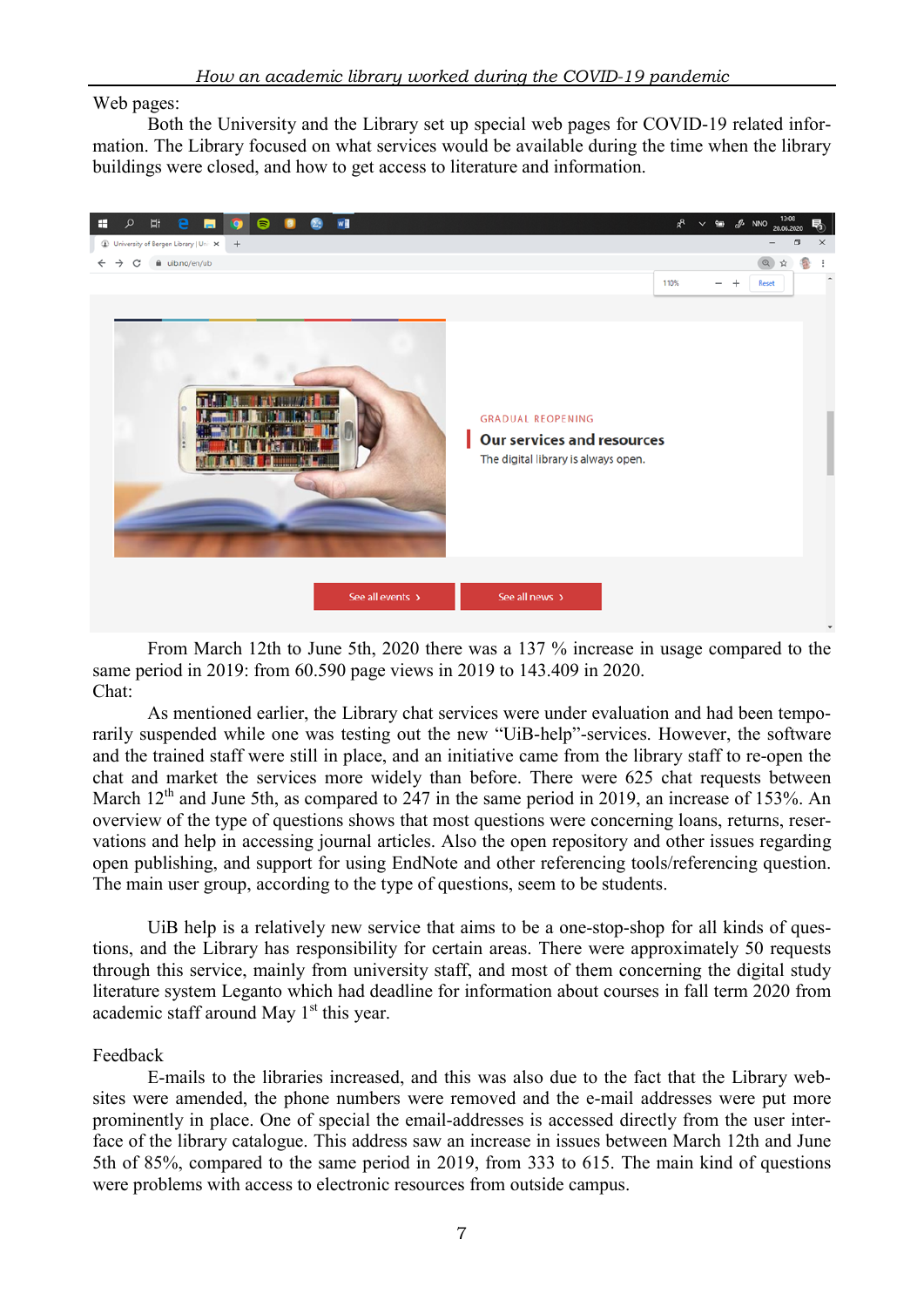## Shut up and write

The "Shut up and write!" sessions went digital to Zoom immediately after the library buildings closed, and was expanded to two sessions per week, one for PhDs and postdocs, and one also for staff and students. In addition, the academic librarian in charge opened for digital check in/ supervision every morning. According to feedback from the PhDs, this service was beneficial to maintaining progression and a feeling of unity.

Also, referencing sessions with students were done digitally (over Zoom) and also by phone, which would "normally" happen face to face.

## Staff issues:

The University was clear from the first days of closure that no-one was going to lose their job or be suspended, including here students working as library assistants, and project workers in the Special collections who normally tidy and move books and journals from stacks to stacks. As for many other workplaces the norm after March  $12<sup>th</sup>$  was office from home, with the Library buildings being physically closed to all, patrons and staff equally. This had its own set of challenges, with change of routines (especially for the approximately 50% of the library staff who normally work in the collections/with the books). Digital meetings and even conferences were set up and conducted over previously unknown and untested software.

After the first days of confusion and slight chaos had settled, employees were able to establish good routines that made it easier for the individual to solve the tasks from home. They were, for example, getting to know and mastering digital tools, establishing digital meeting points for professional meetings and exercising social community.

In the beginning, the home office was not optimal for different reasons. One challenge was to create a workplace with PC and monitor, extra display, ergonomically adapted tables, chair, mouse, webcam, headset, correct cables. Also, other problematic issues in the home office situation, including family (schools and kindergartens were also closed) infrastructure (furniture, computers and network/broadband) and tasks (not all employees had been doing tasks that could easily be transferred to a home office situation). This is equal to the situation in many other workplaces, both inside and outside the University.

After the employees brought home more adapted ICT and ergonomic equipment, the situation improved considerably, but still some worked under poor conditions with noise from the surroundings in the local area which made it difficult to work concentrated, others had poor broadband conditions.

The Library safety representatives (an elected office among the staff), sent out a working environment survey between 24 and 27 March, after approximately 10 days library closure. Most of the staff (70 %) responded. 64 % said they were fine or good; 31 % said they were ok, and 5 % found the situation challenging and frustrating.

In response to the open question: "How are you now?" the majority said, "fine", "good" or "ok", but most did also add words like "special", "surrealistic", "strange", "unreal", "scary", "sad", "boring", "empty", "challenging", or "chaotic". Among the positive comments are found "this is educational", "we learn new software and systems", "I have enough to do", "I have enough time", "I can handle the digital contact". The negative comments focus on "missing the contact with colleagues and students", "worry, isolation and sadness", "not enough tasks, not broadband, computers or other equipment", "difficult/challenging with children; home schooling and home kindergarten". This is in line with comments from other sectors as well. There is no proper research done on this in a Norwegian context yet, but it is widely reported in the media. (See f.ex Larsen 2020)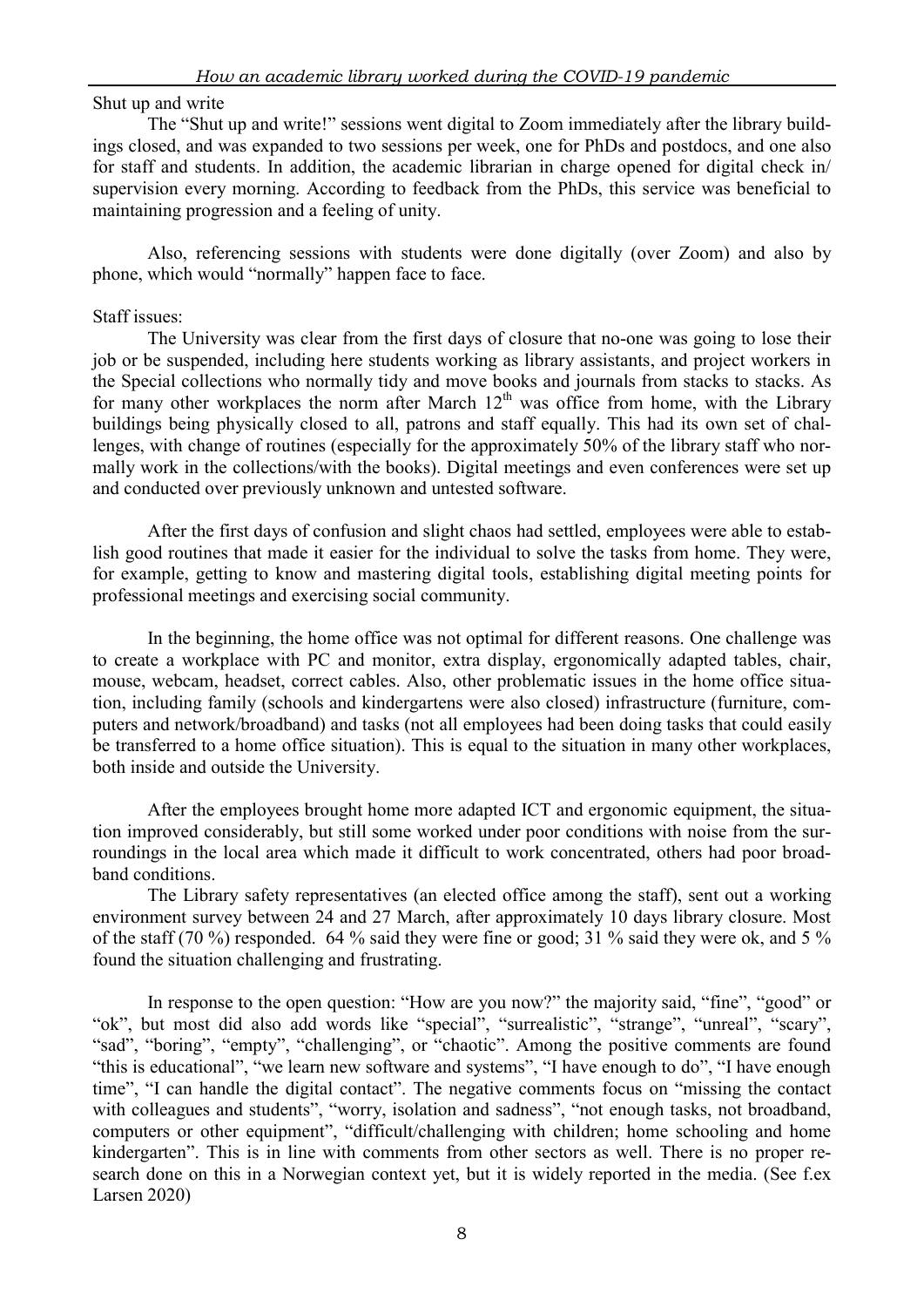Positive comments came also from the Library Director, who had an information post on the intranet every day, as the University leadership tried to cope with all challenges. On the other hand, among the responses to several open questions, 32 mentioned "missing colleagues". When asked about the level of follow-up from leaders, 67 % (50 respondents) agree to "high level of follow-up" and 16 % to some degree. 4 % says "low degree", and 8 % don't know.

This survey was followed by another, mapping the needs for computer equipment (laptops, screens, keyboards) and ergonomic equipment (chairs and other office equipment). Some of this were picked up from the library buildings, while others were new purchases, paid for by the Library. A few enterprising librarians also used the possibility to get into the buildings to take home all the books in the workflow, needing classification and cataloguing.

#### 3.2 Gradually reopening of the Library (April 20th to June 22nd)

The Library started offering a «take-away»-service from April 20th, where patrons could request a book (or several) to be picked by library staff from the shelves, and prepared for pick-up at set times outside the library building. This continued until June 19th. The service was open only to patrons from UiB, and only for books from own collections. Between April 20<sup>th</sup> and June 19<sup>th</sup> there were 4446 requests for loans, and 4140 went through. (between March 12th and April 19th there were no loans). In a normal year one would expect around 22.500 loans in the same period, so there were approximately 25 % loans. This must be considered the absolutely most necessary for students and academics.

The service was launched on via UiB's corona website, student pages (My UiB), the Library's own website and social media such as Facebook and Instagram. A special infection control routine was created for handling the collections. This was at an early stage of the corona crisis, and there was great uncertainty about whether books were infected or not. In order to protect both employees and users against possible infection, it was important that as few persons as possible had physical contact with the book collections, and that the handover to the users took place as contactless as possible. Employees who had to return to campus and the libraries to perform the service had to be formally approved through a simple application with the HR director, in case of the necessity of infection detection.

The challenge for the Library was that the service was based on volunteers among the staff. There were many considerations: not being in one of the groups with higher risk; preferably not using public transport to get to work, knowledge of how to handle orders in ALMA (the library catalogue system), etc. Finally, there were about 25 employees who were in the scheme distributed across the 6 libraries.

Users could order available material from the Library's own collections via the webcatalogue, and Library staff prepared the orders by picking up from the collections, lending, and putting in a bag ready for collection. The users were notified by e-mail when and where material could be retrieved within a specified deadline  $12 - 14$  Monday, Wednesday and Friday). Upon arrival at the library's main entrance, the user rang the library's desk phone, and the library employee came out and set the bag outside the main door. The user then retrieved the bag.

The reason for very limited opening hours for retrieval of ordered material was to have as little traffic to the campus as possible, and to avoid the rush hour traffic and public transport.

The service quickly became popular - hundreds of orders were already received in the first few days, especially book-heavy subjects at the Faculty of Social Sciences. The humanities and Law Library also experienced great demand for book material. It was a busy time for the few library staff at work. An estimated 75 % of the ordered material was collected within the deadline. The scheme worked until 19th June.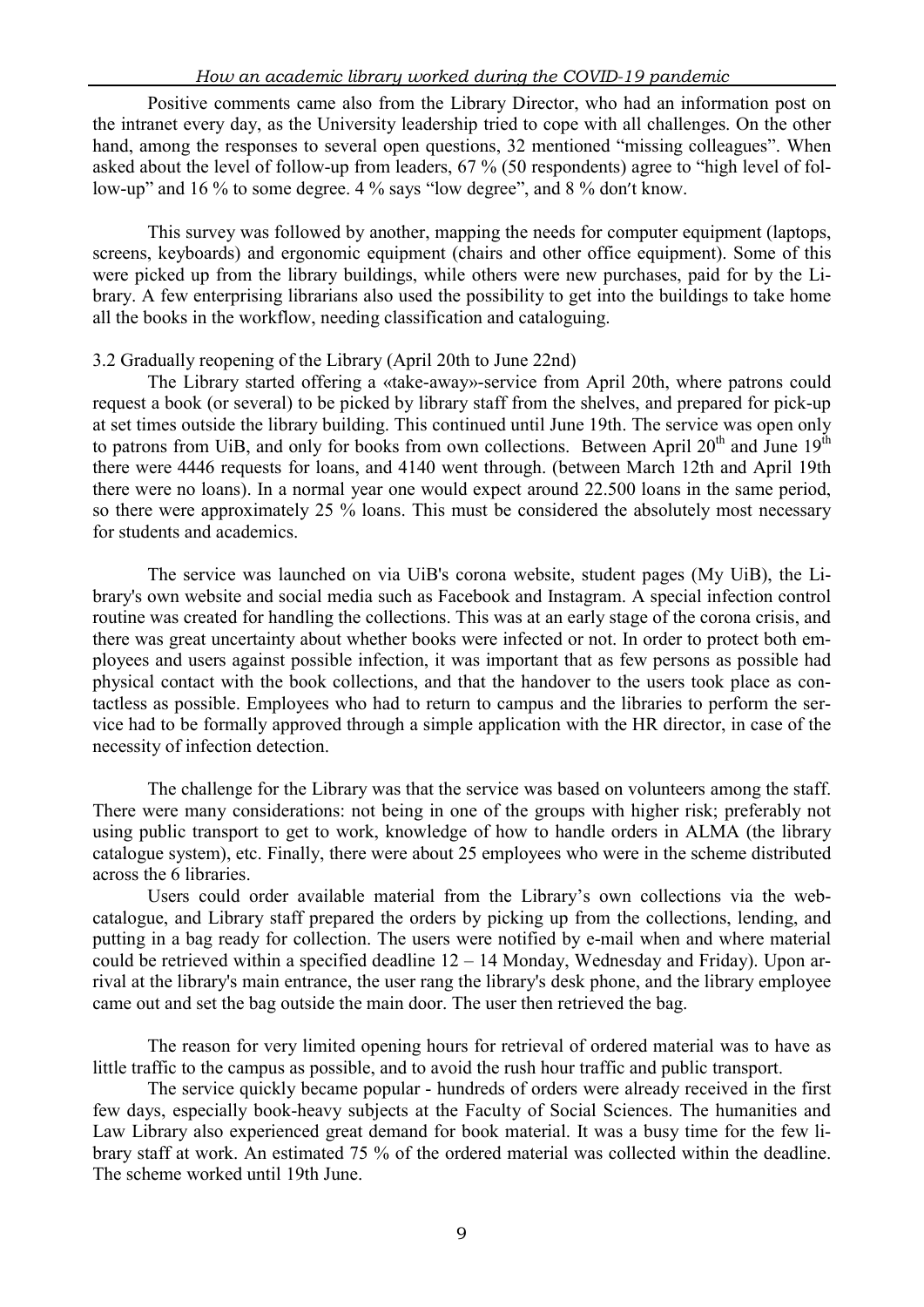During this period, it was not possible to return books due to infection control, but if the students (especially the ones that left the city) needed to return books they were allowed. From May  $18<sup>th</sup>$  the possibility to return books was reopened with some restrictions.

Also from May  $18<sup>th</sup>$  the students were allowed access to specially prepared working places in the library building, with strict enforcement of the infection control rules. This entails more cleaning, more space around each seat, and librarians and security staff to supervise. In order to use the spaces the students had to apply, and to pass an infection control course in cough- and hand hygiene. Patrons could still not find books in the stacks themselves, but had to order and pick up by the door, also the students that were allowed to read in the library buildings.

From June 22<sup>nd</sup> the library buildings are reopening with normal services for academics and UiB-students, and with shorter opening hours.

#### Staff issues after gradually reopening

When the government announced that from June 15th, staff and students could return to an open campus, the joy of staff and students looking forward to this was due to the physical, mental and social consequences they felt the home office brought. But many also did not think that the intention for employees to return to their offices before the summer to prepare for the fall semester was a particularly good idea. Alongside the concern about whether it was justifiable in terms of infection protection and unnecessary strain and use of public transport, it was also emphasized that home office is perceived as a more efficient way of working and which could also provide a health benefit. Employees felt that it was unnecessary to return to campus before the holidays because they were so well established at home with good routines for good job performance, and had the benefits of being able to work flexibly.

The University has always had a great deal of trust in its staff, and emphasizes the value of all the good work done from home offices in the state of emergency that is the COVID-19 crisis. For the employer, the challenge is that home office has not previously been the rule, but the exception. There are a number of laws and regulations drawn up by the Labour Inspectorate which applies when using a home office and which are enshrined in the Work Environment Act. For example, in addition to written agreements between the employee and the employer, it must take into account the working environment and facilities such as tables, chairs, computer mouse / keyboards, indoor climate, and not least safety when using equipment at home. Home office offers many opportunities, but also carries a risk, and among other things may pose a major security challenge for the Library and University.

Further use of home office for administrative and technical staff at UiB can be agreed with the nearest manager. In addition, UiB will start, together with the labour unions, investigating a future model for the use of home offices during parts of working hours for this group of employees.

#### 4. Conclusions

The University of Bergen, like most other institutions of Higher Education in Norway, was not prepared for a pandemic. The Library had an updated risk-analysis and was well under way with intern control and contingency plans. They would eventually include pandemics. However, the Library and staff responded rapidly and decisively to this new and unforeseen situation. We expect that the Library will learn from the closed campus and that the leaders will be aware of the need for social interaction and combatting screen fatigue that may occur if staff is not encouraged to take breaks and go outside.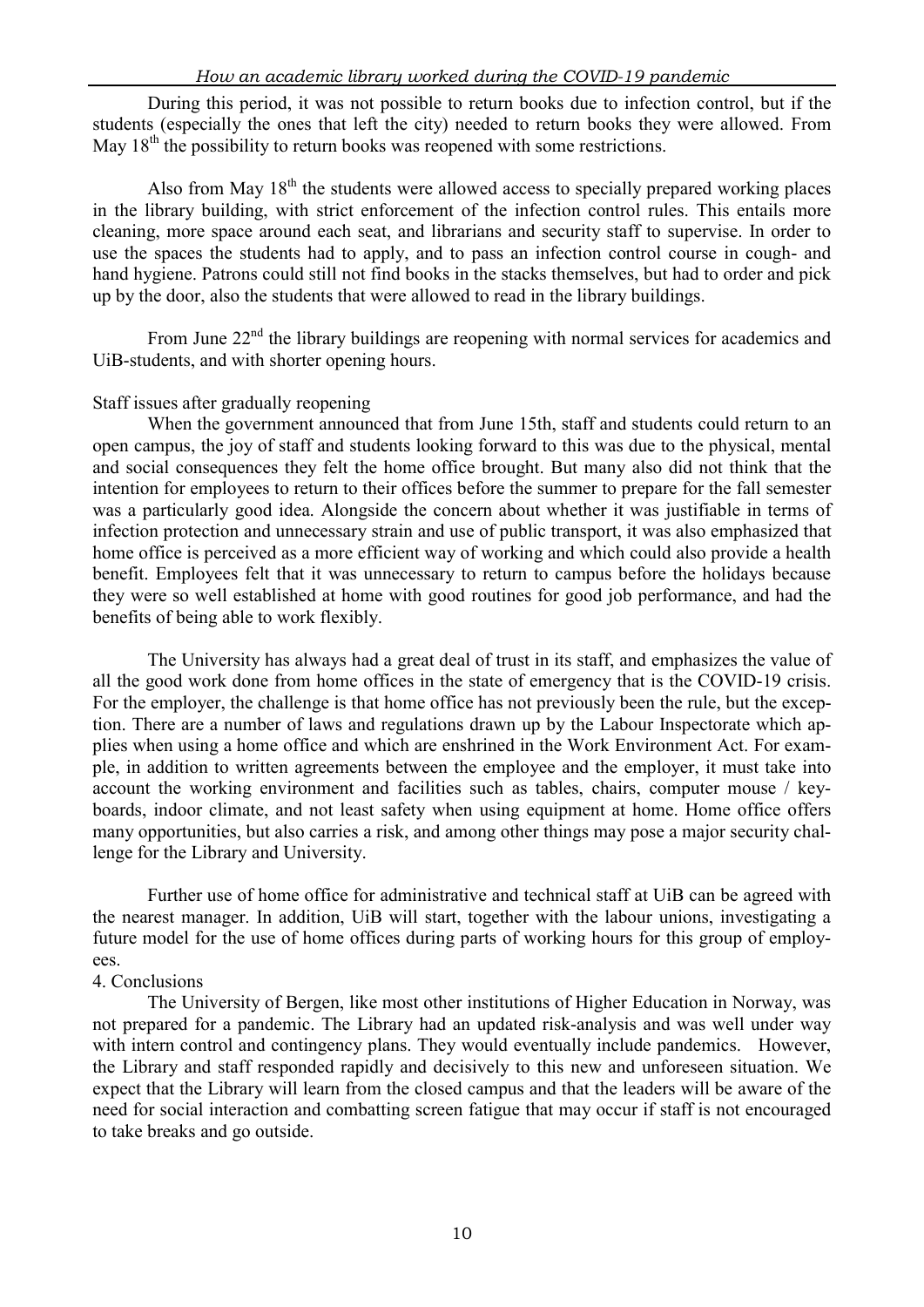Another of the changes that are predicted for library staff, as for the rest of the university and the public sector, will be less travel, including less public transport, more digital meetings, and also digital conferences. There will probably be more use of home office for those who can do their work from home, but this may lead to challenges, and also needs to take laws and regulations for worker welfare into account.

Also, there are positive experiences to students, academics and library staff: Mastering new digital tools and feeling more comfortable when working with them, both for meetings, supervisions and trainings.

We also imagine that COVID-19 will contribute to a more speedy shift in usage from printed to electronic books, especially among students. We believe that when the students are forced to use electronic books they will adapt. This is what has happened with electronic journals. Earlier, we have found indications that part of the preference for paper comes from the familiarity with the tools that can be used on paper (writing notes, underlining, and marking the text) (Gastinger, Landøy, Repanovici, 2015; Landøy, Færevaag, 2019)

On the other hand, a survey conducted in June 2020 shows that 30 % of 1700 students state that they have learnt best by reading both printed and electronic materials, while 45 % said they would like 75 % of the reading material in paper format. This is astonishingly similar to the numbers from three years ago, even though the amount of digital books have multiplied during the last years (Svendsen 2020).

The students were asked how they were coping, and said they did not learn as much when they were only reading literature on a screen. In an open field in the survey, they said they missed libraries and other social meeting places (Svendsen 2020).